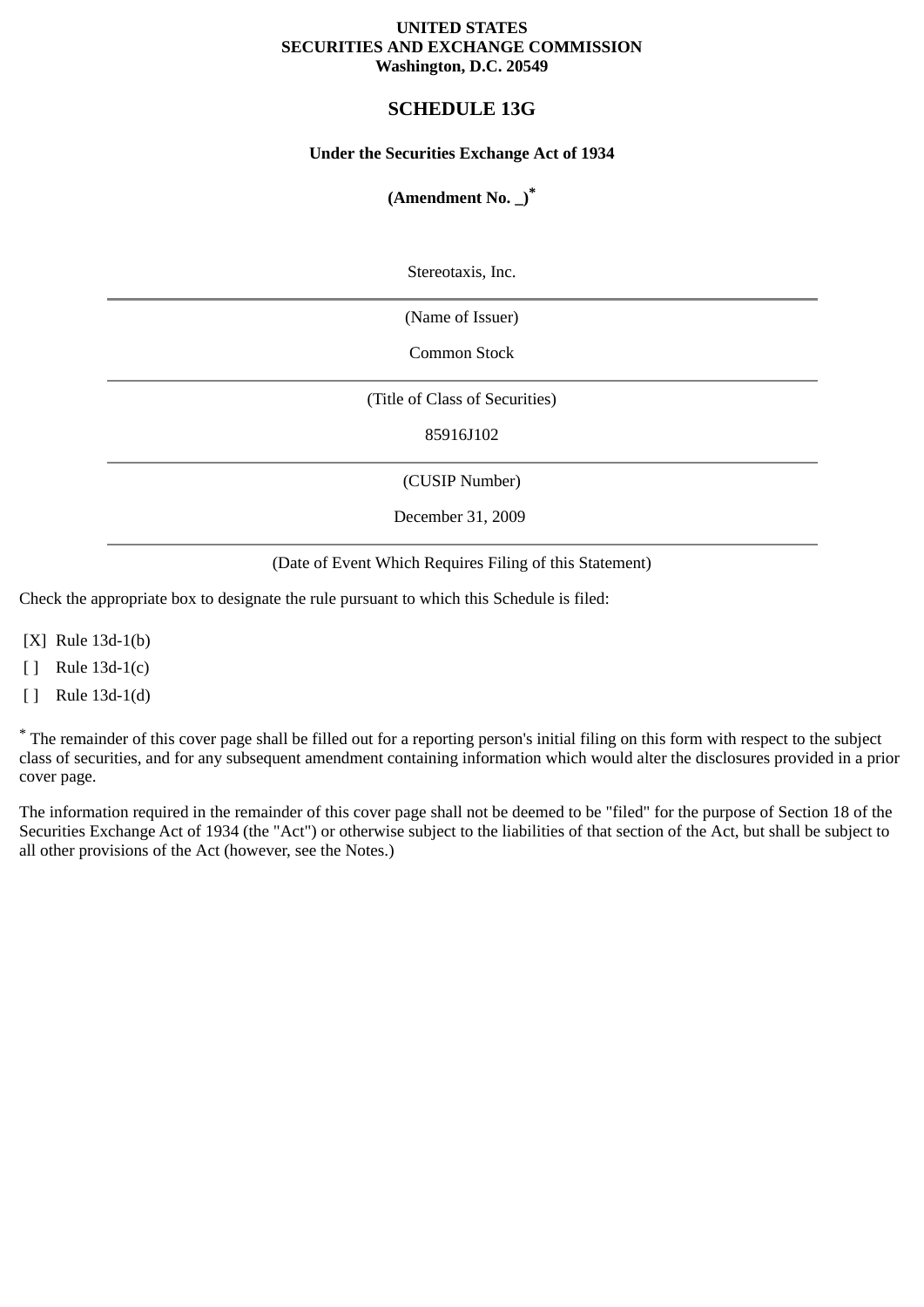| 1.                                                                                                                  | <b>NAMES OF REPORTING PERSONS</b><br>I.R.S. IDENTIFICATION NO. OF ABOVE PERSONS (ENTITIES ONLY) |                               |              |  |  |
|---------------------------------------------------------------------------------------------------------------------|-------------------------------------------------------------------------------------------------|-------------------------------|--------------|--|--|
|                                                                                                                     | Wellington Management Company, LLP<br>04-2683227                                                |                               |              |  |  |
| 2.                                                                                                                  | CHECK THE APPROPRIATE BOX IF A MEMBER OF A GROUP                                                |                               |              |  |  |
|                                                                                                                     | $(a)$ [ ]<br>$(b)$ []                                                                           |                               |              |  |  |
| 3.                                                                                                                  |                                                                                                 | <b>SEC USE ONLY</b>           |              |  |  |
| 4.                                                                                                                  | CITIZENSHIP OR PLACE OF ORGANIZATION                                                            |                               |              |  |  |
|                                                                                                                     |                                                                                                 | <b>Massachusetts</b>          |              |  |  |
| <b>NUMBER OF</b><br><b>SHARES</b><br><b>BENEFICIALLY</b><br><b>OWNED BY EACH</b><br><b>REPORTING</b><br>PERSON WITH |                                                                                                 | 5. SOLE VOTING POWER          | $\mathbf{0}$ |  |  |
|                                                                                                                     |                                                                                                 | <b>6. SHARED VOTING POWER</b> | 3,443,490    |  |  |
|                                                                                                                     |                                                                                                 | 7. SOLE DISPOSITIVE POWER     | $\mathbf{0}$ |  |  |
|                                                                                                                     |                                                                                                 | 8. SHARED DISPOSITIVE POWER   | 4,908,563    |  |  |
| 9.                                                                                                                  | AGGREGATE AMOUNT BENEFICIALLY OWNED BY EACH REPORTING PERSON                                    |                               |              |  |  |
|                                                                                                                     | 4,908,563                                                                                       |                               |              |  |  |
| 10.                                                                                                                 | CHECK IF THE AGGREGATE AMOUNT IN ROW (9) EXCLUDES CERTAIN SHARES                                |                               |              |  |  |
|                                                                                                                     | $\lceil$                                                                                        |                               |              |  |  |
| 11.                                                                                                                 | PERCENT OF CLASS REPRESENTED BY AMOUNT IN ROW (9)                                               |                               |              |  |  |
| 12.                                                                                                                 | 9.77%                                                                                           |                               |              |  |  |
|                                                                                                                     | TYPE OF REPORTING PERSON                                                                        |                               |              |  |  |
|                                                                                                                     | IA                                                                                              |                               |              |  |  |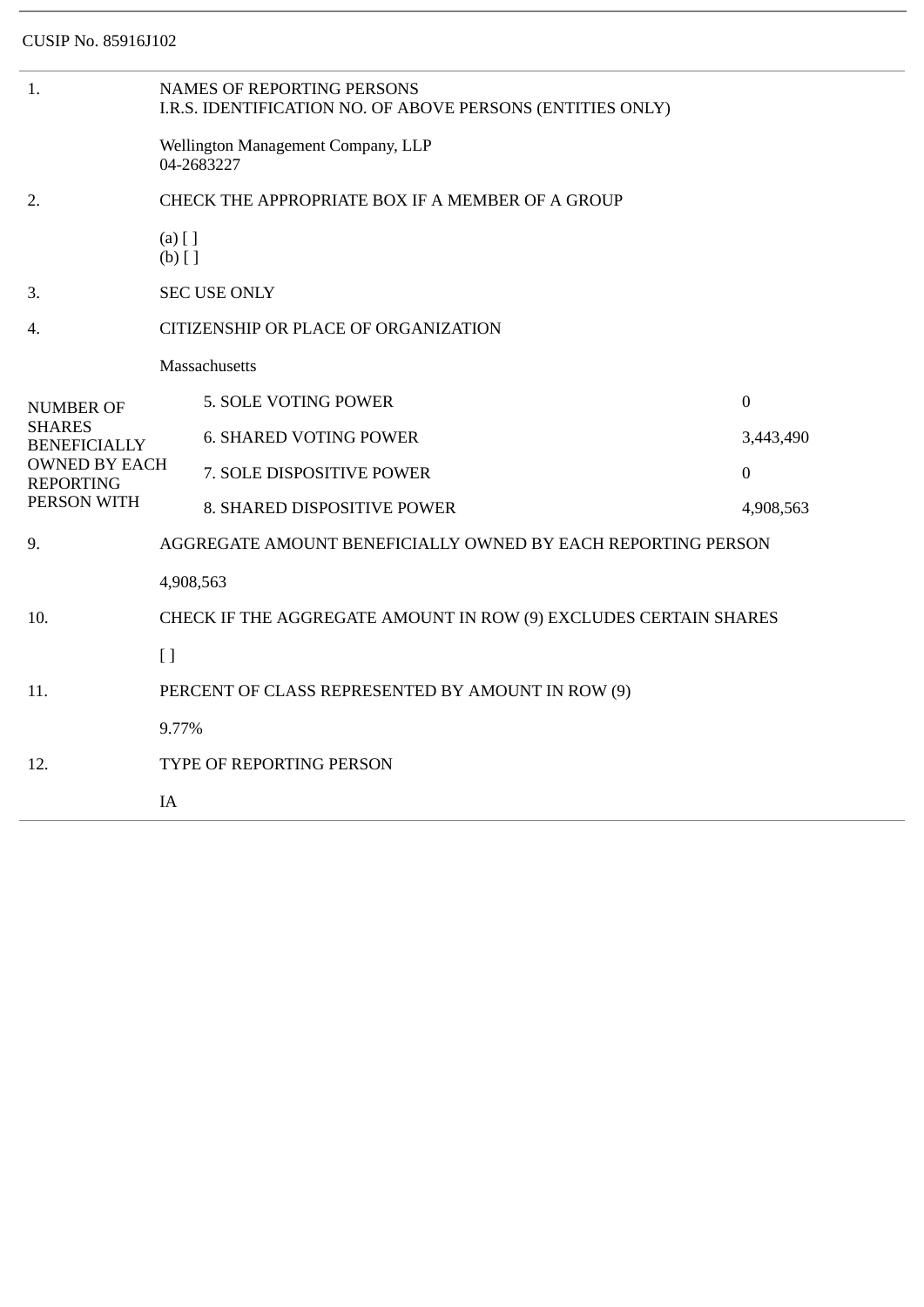#### **Item 1.**

- **(a) Name of Issuer** Stereotaxis, Inc.
- **(b) Address of Issuer's Principal Executive Offices** 4320 Forest Park Avenue Suite 100 St. Louis, MO 63108

#### **Item 2.**

### **(a) Name of Person Filing** Wellington Management Company, LLP (''Wellington Management'')

- **(b) Address of Principal Business Office or, if None, Residence** 75 State Street Boston, MA 02109
- **(c) Citizenship Massachusetts**
- **(d) Title of Class of Securities** Common Stock
- **(e) CUSIP Number** 85916J102
- **Item 3. If This Statement is Filed Pursuant to Rule 13d-1(b), or 13d-2(b) or (c), Check Whether the Person Filing is a:**
	- (a) [ ] Broker or dealer registered under Section 15 of the Act (15 U.S.C. 78o).
	- (b)  $\left[ \ \right]$  Bank as defined in Section 3(a)(6) of the Act (15 U.S.C. 78c).
	- (c)  $\left[ \ \right]$  Insurance Company as defined in Section 3(a)(19) of the Act (15 U.S.C. 78c).
	- (d) [ ] Investment Company registered under Section 8 of the Investment Company Act of 1940 (15 U.S.C. 80a-8).
	- (e)  $[X]$  An investment adviser in accordance with Rule 240.13d-1(b)(1)(ii)(E);
	- (f)  $\left[ \ \right]$  An employee benefit plan or endowment fund in accordance with Rule 240.13d-1(b)(1)(ii)(F);
	- (g)  $\lceil \cdot \rceil$  A parent holding company or control person in accordance with Rule 240.13d-1(b)(1)(ii)(G);
	- (h) [ ] A savings association as defined in Section 3(b) of the Federal Deposit Insurance Act (12 U.S.C. 1813);
	- (i)  $\lceil \rceil$  A church plan that is excluded from the definition of an investment company under Section 3(c)(14) of the Investment Company Act of 1940 (15 U.S.C. 80a-3);
	- (j)  $[]$  Group, in accordance with Rule 240.13d-1(b)(1)(ii)(J).

If this statement is filed pursuant to Rule 13d-1(c), check this box [ ]

# **Item 4. Ownership.**

Provide the following information regarding the aggregate number and percentage of the class of securities of the issuer identified in Item 1.

(a) Amount Beneficially Owned:

Wellington Management, in its capacity as investment adviser, may be deemed to beneficially own 4,908,563 shares of the Issuer which are held of record by clients of Wellington Management.

(b) Percent of Class:

9.77%

(c) Number of shares as to which such person has:

| (i) | sole power to vote or to direct the vote                     |           |
|-----|--------------------------------------------------------------|-----------|
|     | (ii) shared power to vote or to direct the vote              | 3.443.490 |
|     | (iii) sole power to dispose or to direct the disposition of  |           |
|     | (iv) shared power to dispose or to direct the disposition of | 4.908.563 |

# **Item 5. Ownership of Five Percent or Less of Class.**